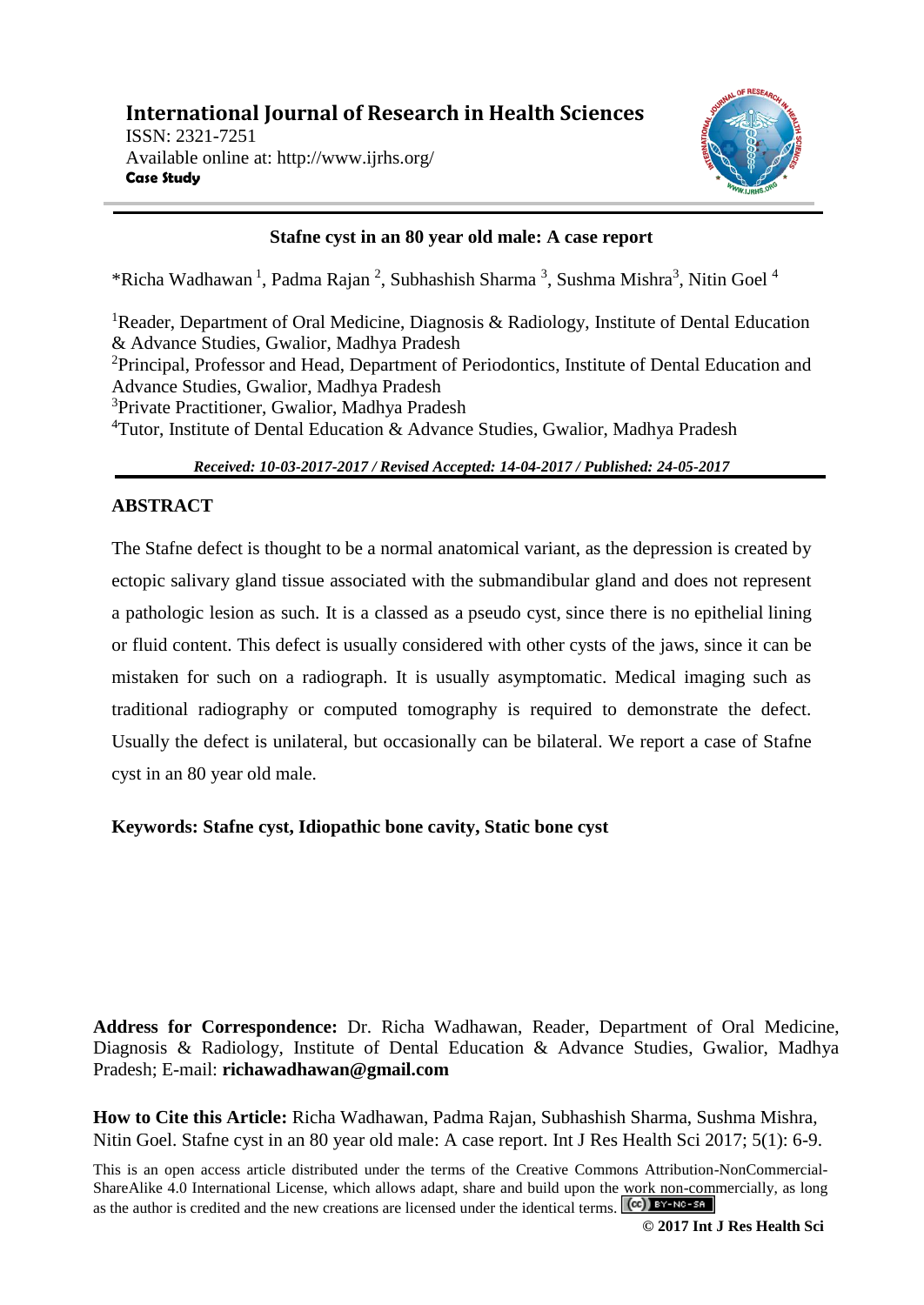# **Richa** *et al***., Int J Res Health Sci 2017; 5(1): 6-9**

# **INTRODUCTION**

The Stafne bone defect was first described by Stafne in 1942. [1] Since then, numerous cases have been reported. The exact pathogenesis is still obscure. Stafne suggested that the cavity could result from a failure of normal bone deposition in the region formerly occupied by cartilage. Various explanations exist regarding the pathogenesis of Stafne cyst such as localized pressure atrophy of the lingual surface of mandible from the adjacent salivary gland, failure of normal bone deposition in the region previously occupied by Meckel's cartilage and development of mandible around entrapped submandibular salivary gland during the embryonic life, making the etiology of this condition not well defined. [2] Stafne bone defect has anterior and posterior variants. The posterior variant is the most known variant of the defect and is located between the mandibular angle and first mandibular molar tooth below the inferior dental canal. Variations such as lingual anterior variant, the medial ramus variant, bilateral presentation and bilocular defect, multilocular defect, or perforation of buccal cortical plate have been reported occasionally. Stafne bone defects were asymptomatic, with a predilection for men between 50 and 70 years. The diagnosis of this defect is incidental, since patients do not usually present clinical symptoms. In the orthopantomograph, the technique which usually first identifies this entity, a radiolucent image with a well-defined sclerotic border is generally observed. [3]

## **EPIDEMIOLOGY**

The incidence is 0.1% - 6.06% in different reports. [4] The posterior lingual variant and the anterior lingual variant have an incidence of about 0.10- 0.48 and 0.009%, respectively. [5] The age range is quite wide, but there is a peak incidence in the fifth-sixth decades with a male predominance. Stafne's defect is uncommon, and has been reported to develop anywhere between the ages of 11 and 30 years old, although the defect is developmental, it does not seem to be present form birth, implying that the lesion develops at a later age. Usually the defect is unilateral and most commonly occurs in men. [6]

# **CAUSES**

The Stafne defect is thought to be caused by an ectopic portion of the submandibular salivary gland which causes the bone of the lingual cortical plate to remodel. Rarely, the defect can be completely surrounded by bone, and this has been theorized to be the result of entrapment of embryonic salivary gland tissue within the bone. Similar, but rarer, defects may be present in the anterior portion of the lingual surface of the mandible. These are not termed Stafne defects which specifically refers to

the posterior location. The anterior defects may be associated with the sublingual salivary gland. [7]

## **CASE REPORT**

An 80 year old male patient reported to the Department of Oral & Medicine & Radiology, Institute of Dental Education and Advance Studies, Gwalior, Madhya Pradesh with a chief complaint of inability to open mouth since 2 months. Patient gave history of eventful extraction in lower left back jaw region 2 months back. Hence post extraction trismus gradually progresses. Intraoral examination revealed generalized attrition as well as recession.

#### Teeth present

15 14 13 1211 21 22 23 24 25 26 27 28 48 47 43 42 31 32 33 37

No evidence of tenderness was elicited by the patient on palpation of muscles of mastication and vestibule in all four quadrants. The patient had severe trismus (nil mouth opening). Panoramic radiograph was taken. An incidental finding revealing an ovoid homogenous radiolucent area of size 4mm in diameter was found below right inferior alveolar canal. (**Fig 1**) It was asymptomatic. Provisional diagnosis of Stafne cyst was given. Patient refused to undergo biopsy as patient wanted to address problem of post extraction trismus only. Patient was advised muscle relaxants and hot fomentation.

# **DISCUSSION**

It is usually discovered by chance during routine dental radiography. Radiographically, it is a wellcircumscribed, monolocular, round, radiolucent defect, 1–3 cm in size, usually between the inferior alveolar nerve and the inferior border of the posterior mandible between the molars and the angle of the jaw. It is one of the few radiolucent lesions that can occur below the inferior alveolar canal. [8] Type I (Indentation type): The inferior border of the mandible is involved. Type II (Medium type): The lesion is situated above the inferior border of the mandible but below the mandibular canal. Type III (Deviation type): Deviation of the mandibular canal is suspected. Type IV (Anterior type): The radiolucency is located in the anterior portion of the mandible. [9] The differential diagnosis includes benign and malignant jaw lesions such as odontogenic cystic lesion, non-ossifying fibroma, fibrous dysplasia, vascular malformation, focal osteoporotic bone marrow defect, brown tumor of hyperparathyroidism, ameloblastoma, basal cell nevus syndrome, giant cell tumor, or a metastasis from a primary malignant tumor. [10] Therefore, in some cases more confirmatory diagnostic tools are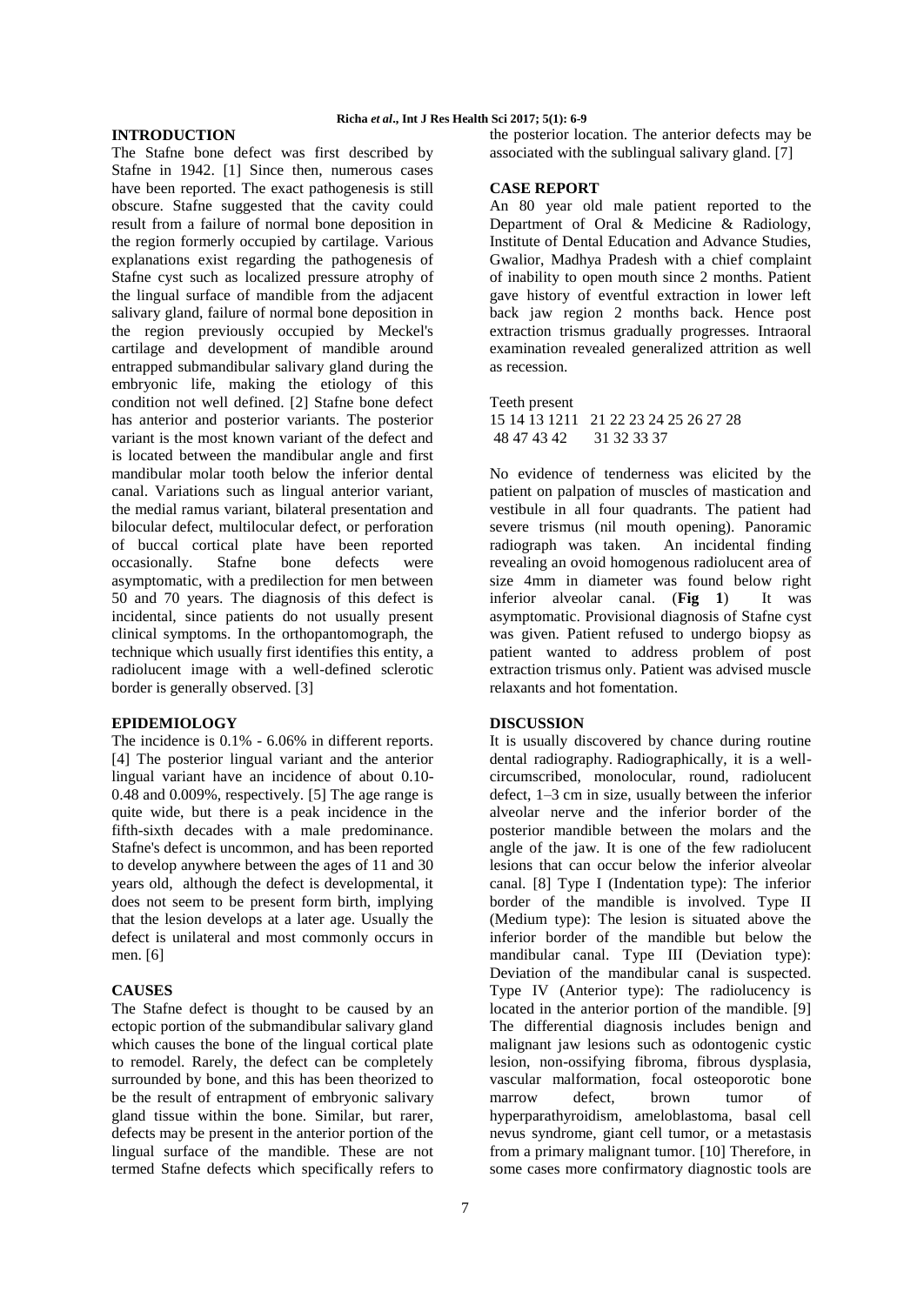## **Richa** *et al***., Int J Res Health Sci 2017; 5(1): 6-9**

mandatory. Neoplasms, such as metastatic squamous cell carcinoma to the submandibular lymph nodes or a salivary gland tumour, could create a similar appearance but rarely have such well-defined borders and can usually be palpated in the floor of the mouth or submandibular triangle of the neck as a hard mass. Although Stafne Bone Cysts are identified usually on panoramic radiographs, lateral oblique mandible projections can also be helpful for diagnosis. Lateral oblique mandible projections are commonly used to examine the body or ramus of the mandible when panoramic imaging is not available or when an image with greater resolution is needed. However, two problems associated with lateral oblique mandible projection are image distortion and superimposition of the cervical vertebrae to the site of interest. [11] Computed tomography (CT) and clinical exam is typically sufficient to distinguish between Stafne defect and above mentioned lesions. The Stafne defect also tends not to increase in size or change in radiographic appearance over time. Hence the term "static bone cyst" has been coined. Tissue biopsy is not usually indicated, but if carried out, the histopathologic appearance is usually normal salivary gland tissue. Sometimes attempted biopsy of Stafne defects reveals an empty cavity possibly because the gland was displaced at the time of biopsy or other contents such as blood vessels, fat, lymphoid or connective tissues. Defects of the anterior lingual mandible may require biopsy for correct diagnosis at this unusual location. The radiolucent defect here may be superimposed on the mandibular anterior teeth and be mistaken for an odontogenic lesion. Sometimes the defect may interrupt the contour of the inferior border of the mandible and may be palpable. Sialography is able to depict salivary tissue in the bony cavity and has been used to confirm the diagnosis. However, there were case reports of surgically proved Stafne bone cavity with negative results in sialography. [12] CT currently considered as the complementary test of choice, has the great advantage of verifying the peripheral origin of the lesion and the conservation of the lingual cortical, which are essential characteristics for discounting other pathologies such as apical or residual cysts, fibrous dysplasia and traumatic osseous cyst among others. The fact that CT is more specific to bone lesions of the jaws and much less so to soft tissue have led some authors to advocate magnetic resonance imaging (MRI) imaging as the primary diagnostic technique. CT will show a shallow defect through the medial cortex of the mandible with a corticated rim and no soft tissue abnormalities, with the exception of a portion of the submandibular gland. The border is well corticated and it will have no effect on the surrounding structures. [13] In recent

years, imaging techniques such as cone beam computed tomography (CBCT) and MRI have provided detailed information about definitive diagnosis of this entity in addition to panoramic radiographs. CBCT could be suggested as the suitable diagnostic modality for this bony configuration of the mandible because CBCT has the advantage of lower radiation dose compared to CT when suitable exposure parameters are selected. Also MRI is suggested to reveal the content of tissue extending into the bone cavity without surgical intervention. MRI is suggested for definitive diagnosis of this cystic lesion with the advantage of superior soft-tissue characterization, multiple imaging planes, different echo sequences and discrimination and determination of the content of the cavity without radiation exposure. [14] Branstetter et al. [15] were the first to establish a diagnosis of this entity merely on MRI imaging with no further treatment. The main advantage of MRI imaging is its superior soft tissue characterization and discrimination. The superior soft tissue contrast of MRI imaging should be adequate to make the diagnosis of Stafne Bone cyst, even without any intravenous contrast material. Its major disadvantage is the high cost and the distortion artefacts produced by dental material.

## **TREATMENT**

No treatment is required, but neoplastic processes metastatic malignancy to the submandibular lymph nodes and/or salivary gland tumours should be ruled out. This is usually done with clinical exam and imaging. Very rarely, since the defect contains salivary gland tissue, salivary gland tumors can occur within an established defect but there is likely no difference in the risk of neoplasia in salivary gland tissue at other sites. Surgery is not necessary for the treatment of anterior or posterior Stafne bone defect. Surgical exploration or biopsy should be performed in atypical cases or other suspected lesions. Management of this defect is conservative with long-term radiographic followup. Atypical cases or other suspected lesions are evaluated with confirmatory three dimensional imaging methods and if necessary, biopsy should be performed for diagnosis. All of the patients in this study were notified about the lesion and scheduled for follow-up. [16]

# **CONCLUSION**

Stafne bone defect was an incidental finding, presenting no evolutionary changes, and as such conservatory therapy based on periodic controls is indicated. Currently, complementary techniques such as CT are sufficient to establish a certain diagnosis.